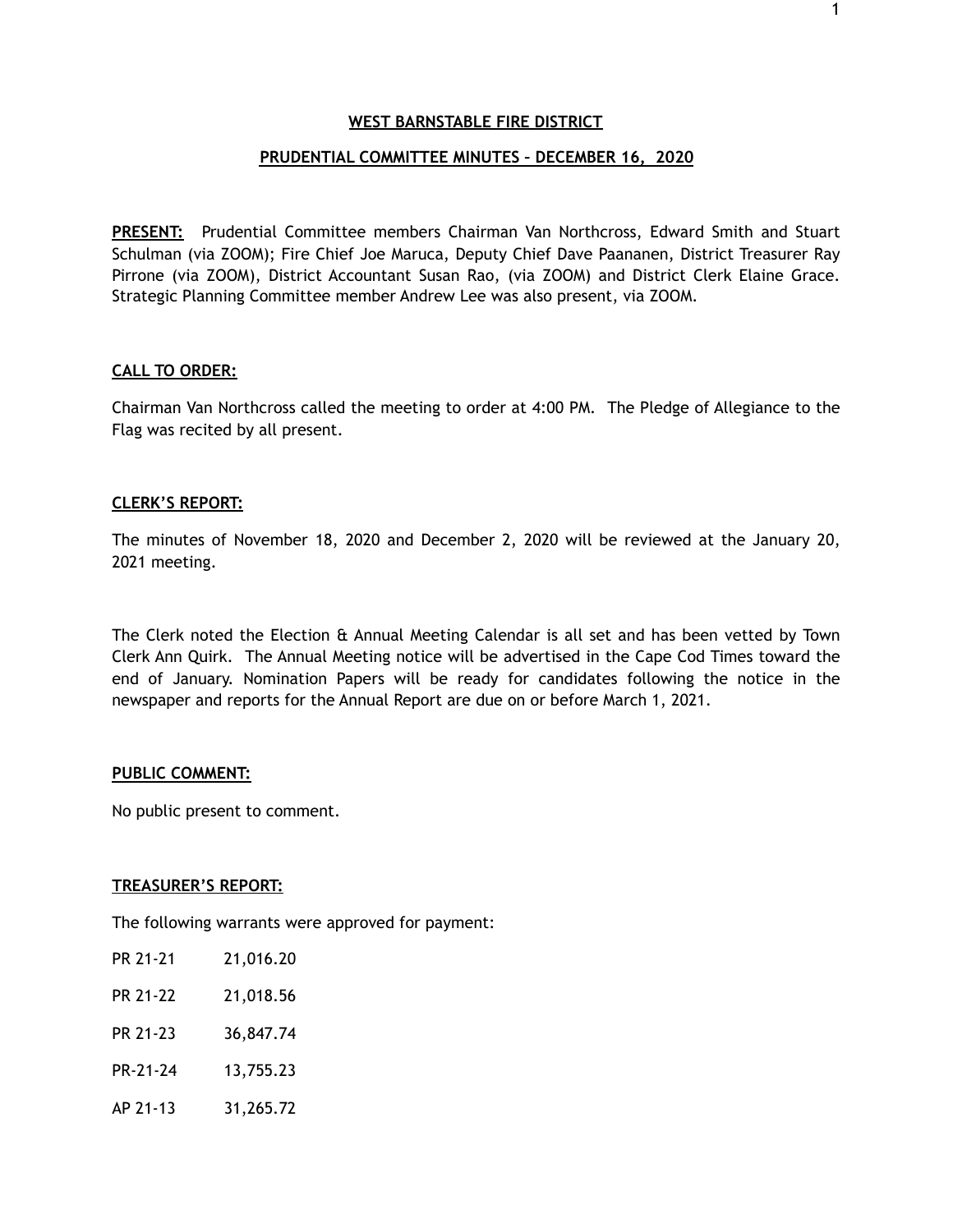Mr. Pirrone reported real estate tax revenue is up 22% over last year and ambulance revenue is up 19% from last year. Street light expenditures are under budget, as is Fire Department overtime budget, due to an efficient use of manpower. Overall, the FY2021 budget is on target and there are no issues foreseen.

Mr. Pirrone noted he finally received the OPEB actuarial study today at noon. He noted Barnstable Fire received their report over two months ago. Mr. Pirrone said that in his opinion, the most critical information is found on page 10, which shows the net liability of the WBFD has increased \$21,222 despite increased net contributions (FY2019 to FY2020). Mr. Pirrone feels that in order to just stop the increase in future OPEB costs this year's contribution should be increased by at least \$23,000.

There was much discussion on contributions, current and future liability and at what point does the WBFD get to the stage where we cover growth not liability. At what point does it end? What is the goal? The Chief asked Mr. Pirrone if we can get a bigger picture on this issue and advised consulting with our auditor Tony Roselli after he reviews the report, and also setting up a meeting with the actuarial professionals.

## **AMBULANCE RATE SETTING:**

No new ambulance billing data available - postpone rate setting to January 20, 2021 meeting.

#### **SECOND DRAFT FY2022 BUDGET:**

Mr. Pirrone noted that the free cash is approximately \$329,239. There is also approximately \$141,000 in the WBFD abatement account at the Town Assessors. The District could ask for release of \$90,000, retaining \$50,000. Based on past history, that would be enough to cover at least 5 years of abatement requests.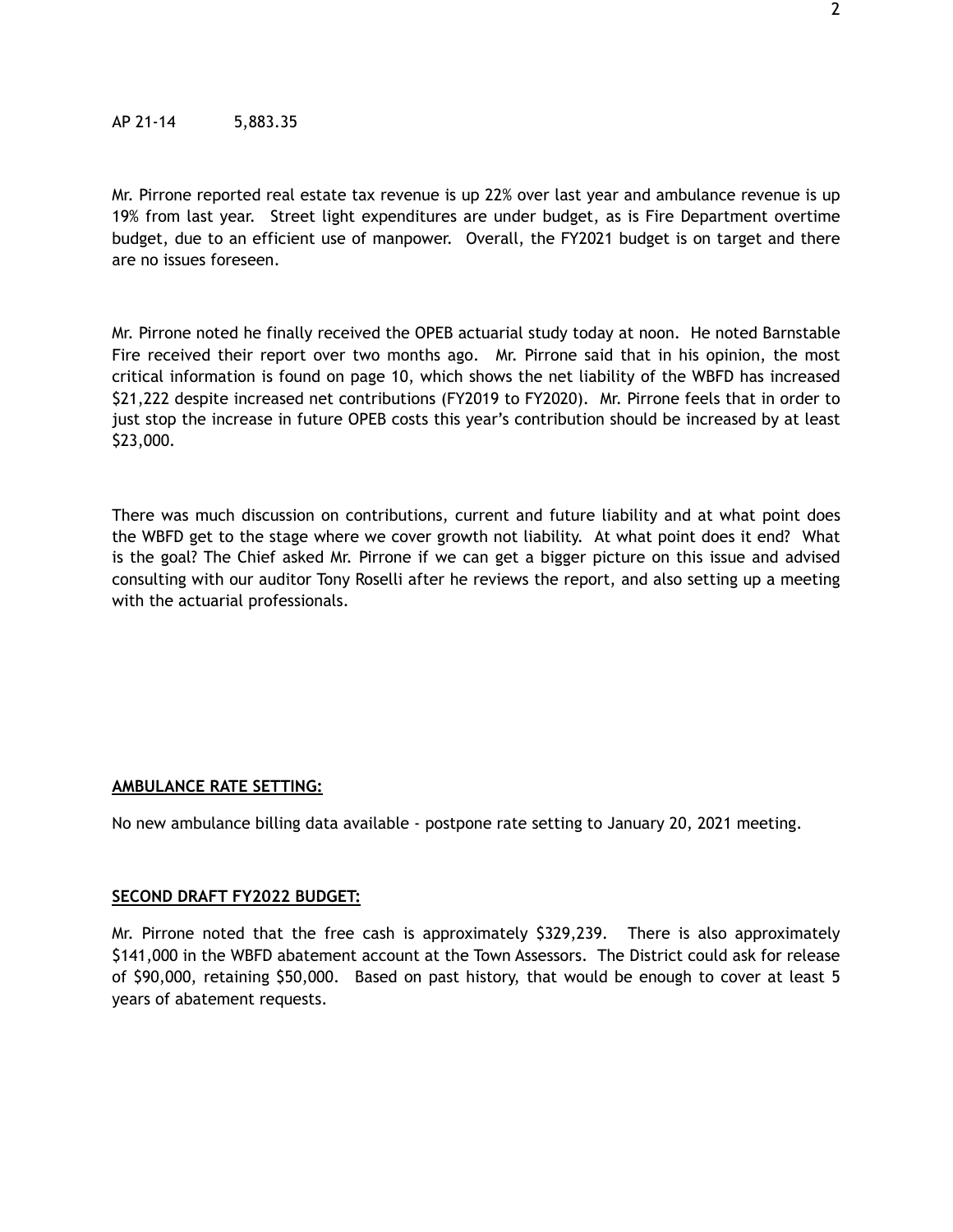There are three main items to address on the FY2022 budget – OPEB Trust, and 2 capital items – replacing Engine 296 and replacing the sprinkler system and other repairs at the Fire Station and how to pay for them.

Deputy Paananen advised that the exhaust hood in the kitchen does not have to be replaced with a commercial hood, according to the Town Building Inspector. A residential hood would suffice (about \$5,000) – and a savings of \$30,000! The sprinkler system would run about \$11,000 – 12,000.

Deputy Paananen reiterated that they are still going after the grant for a replacement Engine-Tanker. Engine 296 should last another 3-5 years – pump inspection showed no issues. The used truck in Ashland is a no go.

There was discussion on several financial options available – using stabilization funds, free cash (although there is a concern about consistently relying on it), borrowing at low interest rates. Is this the year?

Regarding the OPEB Trust, what should be the contribution for FY2022 – a contribution of \$105,000 could raise the tax levy to 4.5%. And this would not be just a one-time payment – The Chief stated if we had a million, he's not sure it would resolve the issue.

The Prudential Committee will discuss options in more detail at the January meeting.

## **CHIEF'S JOB DESCRIPTION/REVIEW:**

Chief Maruca presented draft changes to the Chief's Job Description and Review Document for further discussion at the January meeting. Mr. Smith asked if other departments had review documents and the Chief said they did, but most are less intensive.

## **COVID-19 OPERATIONAL REPORT:**

Vaccine has arrived on Cape Cod. The Chief anticipates the vaccine will not trickle down to first responders until sometime in January 2021. There are a lot of open questions as to the definition of first responders and eligibility, which vaccine, where and how will vaccine be distributed, and so forth. The Chief advised if other staff (administrative, Prudential Committee) can receive the vaccine, he will see that it gets done.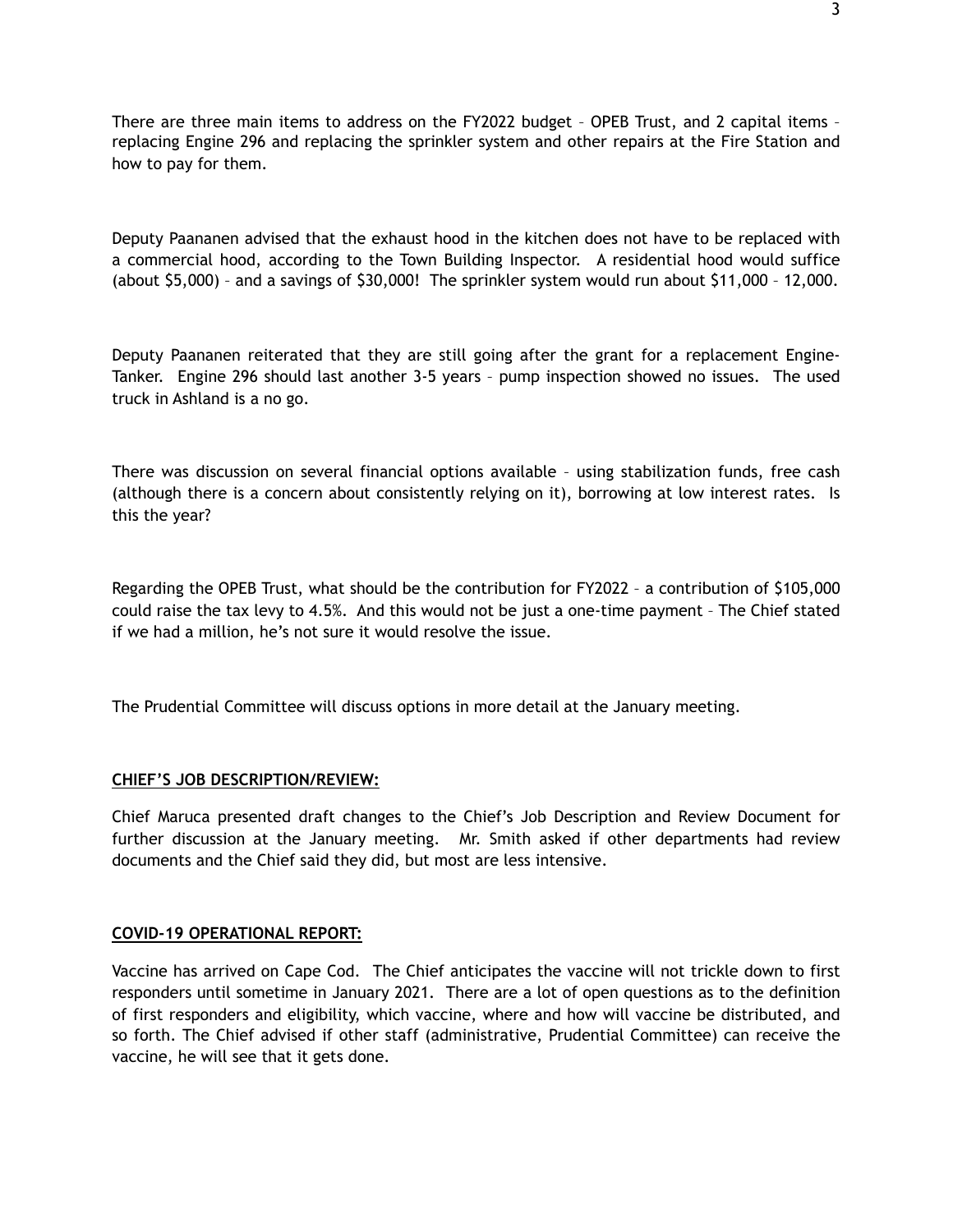## **ROUTE 149 OVERPASS REPAIRS:**

The Chief advised he has a meeting with State Representative Steve Xiarhos about the overpass repairs and the need to include a utility sleeve during the process.

## **CHIEF'S REPORT:**

- WBFD received 612 emergency calls for the year so far. Usual range is 625-630, but this year the mix was quite different due to Covid-19.
- The deed for the Fire Station is on file and the Chief has a copy.
- The Department recently experienced two significant fire events a brush fire on High Street (arrival time 8 minutes) and a house fire (arrival time 5 minutes). 26 Firefighters responded to the brush fire and 32 Firefighters responded to the house fire. The system worked well and the two events allowed WBFD to compare for overall consistency in response times and turnout.
- A tractor trailer overturned in the eastbound lane on Route 6 on December 15<sup>th</sup> colliding with two vehicles and spilling 50,000 – 60,000 pounds of gravel. 11 Firefighters responded and it took from 8:30 am to 12:30 pm to clear the scene. This was fourth rollover this year.
- The Santa Parade through the village was well received; the co-sponsor was Susanne Powers of Luke's Love. The department helped collect over 300 toys for Stuff-A-Bus and delivered two truckloads of food donations to the Salvation Army.

# **DEPUTY CHIEF'S REPORT:**

- The Deputy advised that the Ashland truck was of no value to the WBFD.
- The Deputy completed the street light audit one light was not working. There was a delay in getting it repaired – more work was involved than anticipated.

The next regular Prudential Committee meeting will be on **January 20, 2021**. Anticipate: Third Draft of FY2022 Budget, Ambulance Rate setting.

**There being no further business, Mr. Smith motioned, Mr. Schulman seconded, and the meeting was adjourned at 5:59 PM.** 

Respectfully submitted,